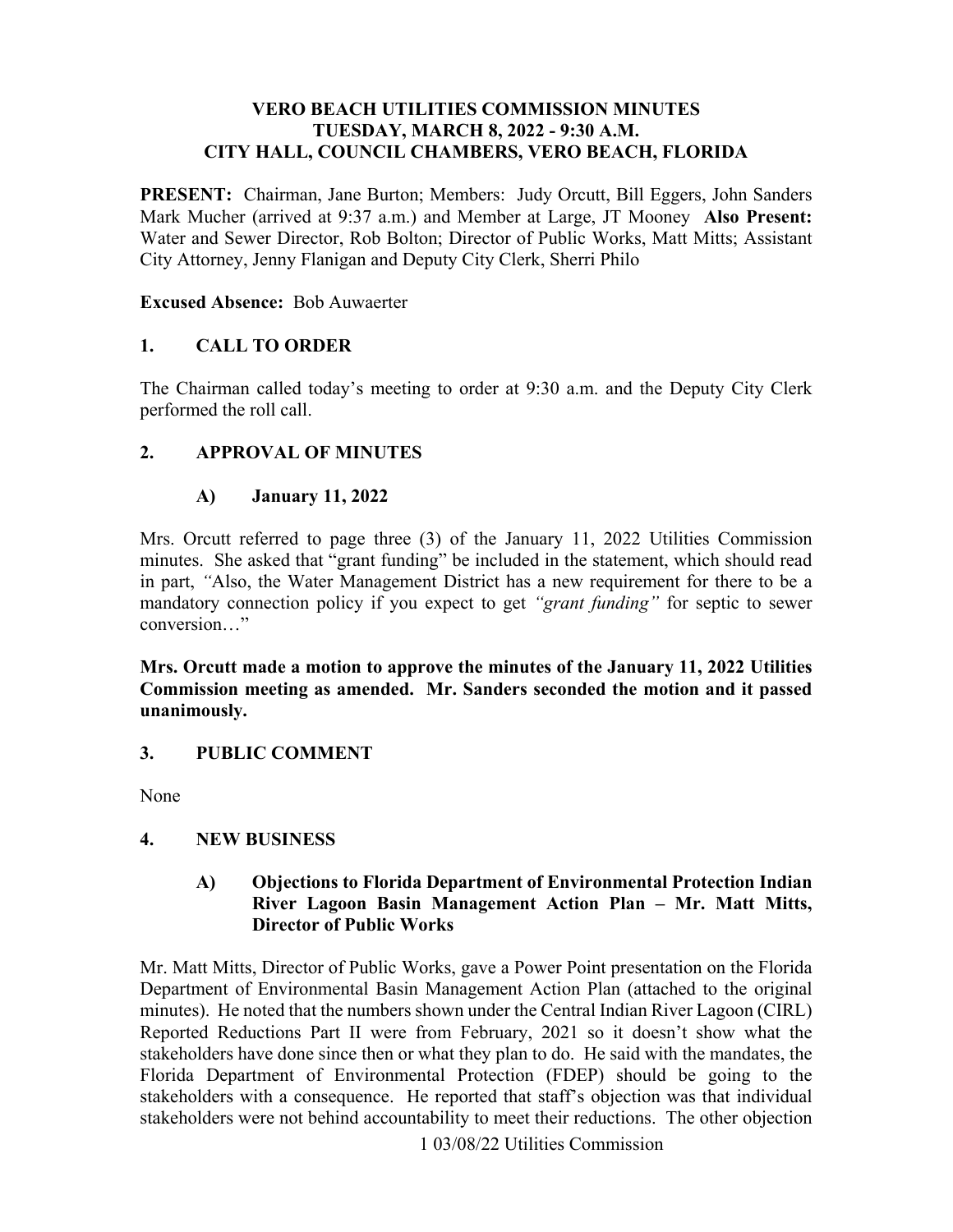staff has is that they want to make sure that all the City's projects are clearly assigned back likely be required if seagrass and water quality doesn't improve. to the City in terms of the reduction mandates. He felt that mandates in the future would

Mrs. Orcutt asked what year was the Deep Injection Well implemented.

Mr. Mitts answered in 2010.

 Mrs. Orcutt asked if she was correct that what he is suggesting is, for example, if the FDEP makes a cutoff of only counting the credits forward from the year 2020, then the City wouldn't receive the credits for the Deep Injection Well.

Mr. Mitts said that is correct.

Mrs. Orcutt asked what other credits would fall into that category.

Mr. Mitts answered the baffle boxes.

 a lot of maintenance. He said installing more baffle boxes was probably not something projects came online they should be fine. Mr. Eggers said baffle boxes are very expensive on a per pound basis and they also require they need to be doing. The other projects that are coming up in the future are much more important because they have a more regional affect. He felt that as long as the future

Mrs. Orcutt referred to the future STEP System installation where it shows 4,000 pounds of total nitrogen. She asked is that calculation based on 100% connection throughout the City.

Mr. Mitts answered yes.

Mrs. Orcutt said then he is anticipating that by the year 2035, which is the target date to meet the reductions, the City would have 100% connection throughout the City.

Mr. Mitts said the assumption is that they would be at 100% or close to it.

 water, but the reuse water was not going to go away. It would just be going to a different Mrs. Orcutt then referred to the reuse reduction due to the Main Canal Pump Station. She said the reuse water that currently goes to John's Island would be replaced by the canal area. She said it was not going to disappear.

Mr. Mitts explained that the reuse water would be treated to a higher quality than it is now so there would not be as many nutrients in it.

Mrs. Orcutt said but it still would be going out into the community to be used as irrigation water.

Mr. Mitts said that is correct.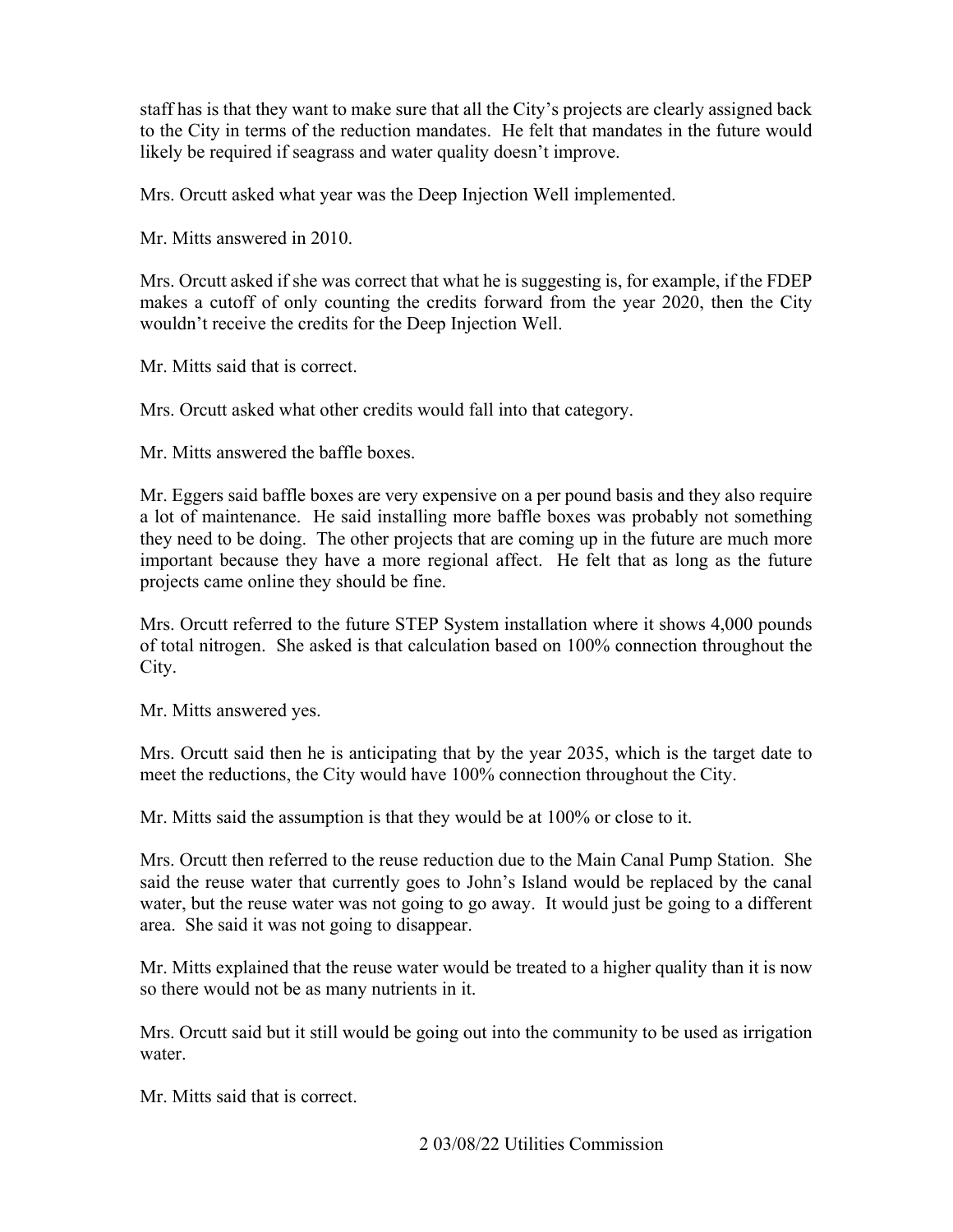the main canal pump station, because one (1) million gallons of reuse water would not be Mr. Rob Bolton, Water and Sewer Director, explained that the reuse reduction was due to going to the Barrier Island anymore, but it would be going to the Deep Injection Well.

 political standpoint, which is the reason this item was brought before the Commission. He reported that when this started the target date for receiving credits for any improvements made was the year 2000. Now they are trying to move that time frame up to a different year and the City is going to lose credit for a lot of the projects that they invested in. He said it is not fair that the City is meeting their goals and other cities were not doing be placed in a pool so that other cities who are going to do a project could apply for a grant out of that pool to do projects that could clean up the Lagoon. He said it is up to the Mr. Bolton reported that he and Mr. Mitts have been involved in the Basin Management Action Plan (BMAP) for a long time and there are some things that are occurring from a anything. He said these other cities need to start contributing. Another problem is that there is no "stick." He said the City needs to somehow formally object to what is going on. He felt now was the time to start objecting that there is no "stick" and that maybe there needs to be one, such as possibly being fined financially. He said maybe that money could Commission as to if they want to make a recommendation to the City Council to move forward with some type of a resolution to the State.

brought up was a good way to get these people's attention and make them have to comply. brought up was a good way to get these people's attention and make them have to comply. She said the City can do all they want to clean up their part of the Lagoon, but if the other areas were not doing anything then all the City is doing is cleaning up what comes in from Mrs. Burton felt that was a good point because being in the regulatory compliance arena that she is in, she is seeing where a lot of the regulatory people are putting out mandates and the people who are complying with the mandates don't get any credit and the people who are not complying with the mandates nothing happens to them so they quit doing it. She felt something needed to be done to make it equitable and the grant idea that Mr. Bolton those areas.

 Mr. Mucher said that he would think that an area near an inlet would be good and an area near Lake Okeechobee would be bad. He asked is there any adjustment for that.

Mr. Mitts said it is accounted for in their models.

 Mrs. Orcutt explained that measurements on the nutrient loading comes from the land. It is not from the canal. She said it is the same in Martin County. Their allocation is based on their land mass, not what is passing through their land mass from Lake Okeechobee.

Mr. Eggers said that he has been involved in a number of BMAP developments around the State and they use the loads as a proxy to meet a concentration. Therefore, if the Indian River Lagoon doesn't show improvement in terms of the nitrogen and phosphorous concentration then they will increase the load requirements on everyone.

Mr. Mitts said that is what staff is concerned about.

Mr. Eggers said in order to add any type of enforcement the BMAP document is going to have to be updated. He said enforcement has always been a problem because they have 3 03/08/22 Utilities Commission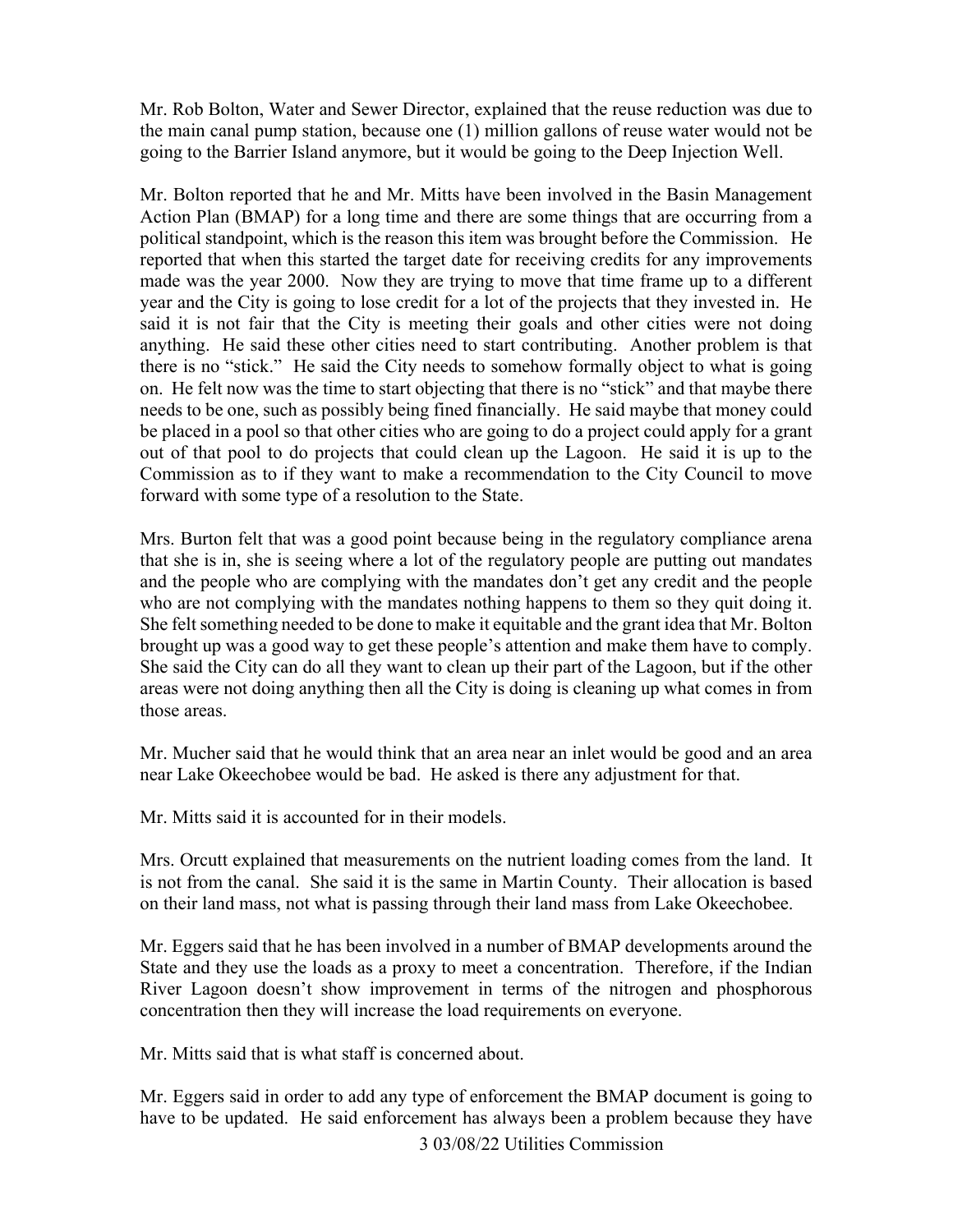the plans, but if the requirement is not met there is no action taken. In order to get people to install projects that actually have a benefit to the concentration of the water there needs to be some sort of a "stick." He said there are plenty of programs that people don't take advantage of because they are not required to. He said they need to install consequences into these regulatory documents.

Mrs. Orcutt asked what is staff requesting of the Commission.

 Mr. Mitts said staff is looking for a recommendation to the City Council to raise these objections.

Mrs. Orcutt asked does the City have a lobbyist.

 part of next year's priorities. Ms. Jenny Flanigan, Assistant City Attorney, suggested that if the Commission makes a recommendation to the City Council a letter could be sent to the Legislative Delegation as

## **Mrs. Orcutt made a motion to recommend to the City Council that a letter or a policy be sent to the Legislative Delegation.**

Ms. Flanigan said they could do it in the form of a resolution and a letter.

Mr. Mucher asked is there anything they could do before the next Legislative session.

Mr. Bolton said they are at the tail end of this Legislative session. He felt if the City started now in the form of a resolution then it was possible that it would become public knowledge where other cities might also act in that fashion.

## **Mrs. Orcutt continued with her motion that the Commission recommends to the City Council to address the issue by sending a letter to the Legislative Delegation for the next session.**

Mr. Mitts suggested that they send a copy of the letter to the FDEP Secretary.

## **Council that a letter be drafted to support enforcement for the BMAP. Mr. Mooney Mrs. Orcutt stated that her motion is that the Commission recommends to the City seconded the motion.**

 Mr. Sanders thought the objection was that the City was going to lose credits. He thought that was the point of this discussion.

Mr. Mitts said the objection is that the BMAP is not being enforced, as well as one (1) way they could bring other stakeholders into compliance is to reset where the starting line is.

Mr. Sanders felt the important part was that the City can keep their credits.

Mr. Mucher asked does the motion need to be modified.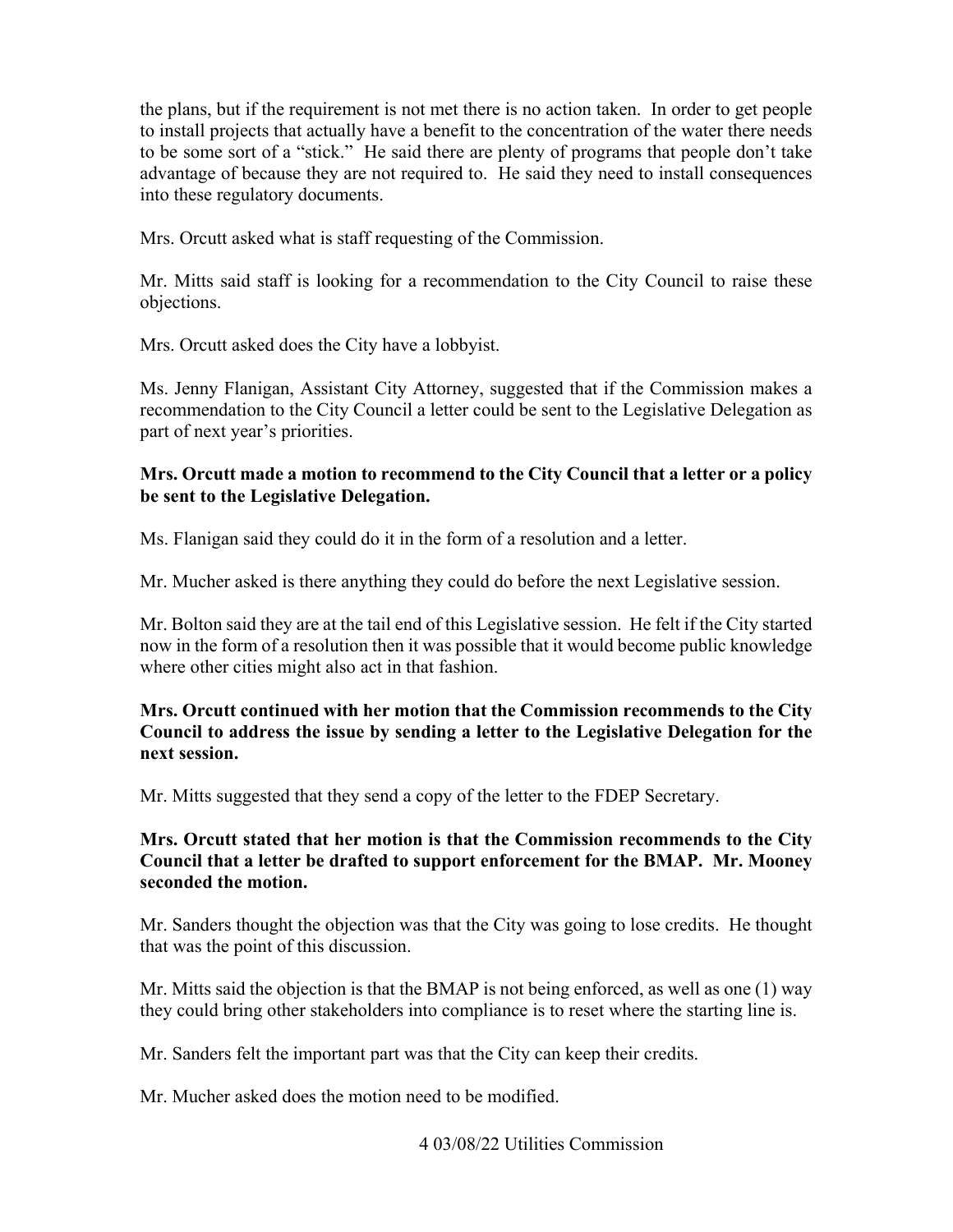Mr. Mitts felt the enforcement of the BMAP was the easiest way to phrase the motion. He said staff would write a letter that addresses both issues, which is ultimately that the FDEP is not enforcing the BMAP.

 Commission and then they could make their recommendation to the City Council at that Mr. Bolton suggested that they allow staff to draft a letter to bring back before the point.

## **The motion passed unanimously.**

The Chairman opened and closed public comment at 10:25 a.m., with no one wishing to be heard.

# **B) Septic Policy for City of Vero Beach Discussion**

 Mr. Mooney questioned how the Commission would best be able to help staff achieve their (attached to the original minutes) about this issue by questioning what the Commission so he felt that it would be a helpful effort then he would like to be able to support that effort because it would be easier to have the people who made the conversion to the STEP System members could assist them with that they let the Commission know at their next meeting. goals. He said that he wrote a note to be given to the Chairman and Commission members could do to be more effective in giving staff support as a voice from the public. He said the Commission has discussed trying to encourage people to hook up to the STEP System given his knowledge of wastewater treatment. He said if there are certain subjects that staff feels the Commission could help support them with, such as the STEP System as an example, then he would talk to the people in his neighborhood who have the STEP System try to push the program into other neighborhoods rather than trying to go across the entire City. He asked staff to think about this and if there was something that the Commission

 Mr. Bolton explained that the City Council has Commissions and Boards to assist them by with what they feel is important. As far as going into communities, there are other gathering information and making recommendations to them. They are a voice to the City Council. He said that staff brings items before the Commission and Boards in order to get their feedback and public input so that the City Council can see where the community rests organizations, such as the Clean Water Coalition, who go out into the neighborhoods. He said it really was not the Utilities Commission's responsibility to go into the neighborhoods.

 letter that was sent to the City Council from the Clean Water Coalition (CWC) regarding the Septic policy for the City of Vero Beach (attached to the original minutes). Mr. Bolton reported this item was placed on today's agenda because it is one (1) of those items that fits discussion of the Utilities Commission. He asked Mrs. Orcutt to discuss the

 barrier island and that is because in the BMAP Plan, the City is planning to have 100% Mrs. Orcutt, who is a member of the CWC, reported that they now have a fifth reason to urge the City Council to do septic to sewer connection and to mandate connection on the connection by the year 2035. She questioned how they were going to achieve that if they don't mandate it. She said some cities take their responsibility seriously and work hard to

5 03/08/22 Utilities Commission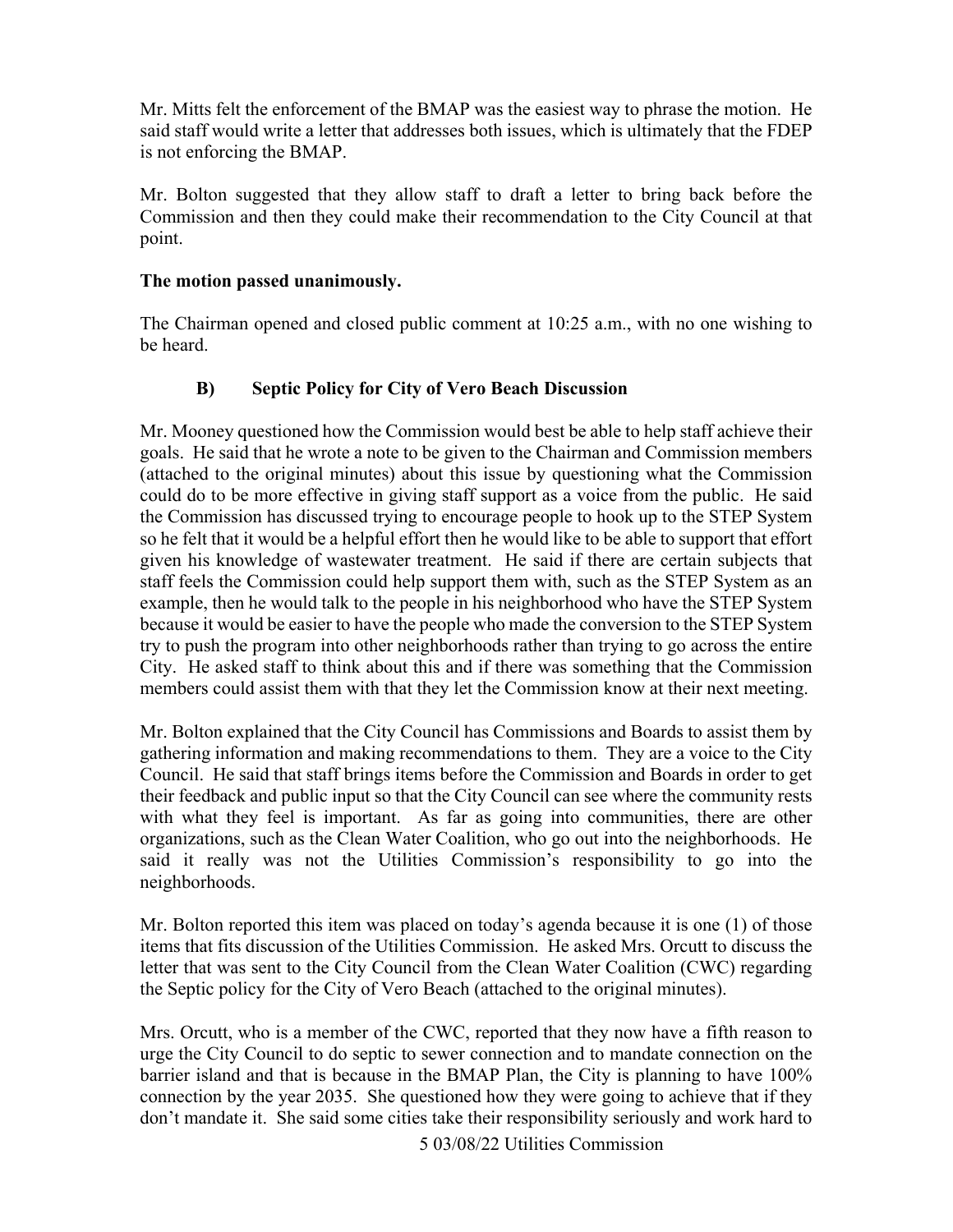(2) of the letter talks about the incentive program. She explained that in 2017 the City connect to the STEP System. In five (5) years another inspection would be done and those who fail would have to connect to the STEP System. She said at that rate of inspection and connection by then, not even on the barrier island. What the CWC is recommending does was probably excessive and the majority of the people living on the Barrier Island do not Bethel Creek residents would have to connect, then the Live Oak residents would have to on how to get the septic systems off the barrier island. clean up the Lagoon and other cities, if they are not forced to do it, won't. She said there are many reasons why the barrier island should be septic system free. She said page two started a "carrot" and "stick" program. Letters were sent to homeowners stating that they had pipes in their neighborhood that they could connect their septic system to the STEP System and they would have a one (1) year eligibility to make that connection with incentives, which the incentive was the "carrot." The second part of the program was the "stick" part, which was the inspection. Starting at the end of 2020, everyone who still had a septic system had to have it inspected. The septic systems that failed inspection had to failure, they are going to exceed the 2035 date. They are not going to get the 100% not address the mainland because they feel like the financial burden for mainland residents have that financial burden. The CWC's recommended dates for mandatory connection is set when the Water Reclamation Facility is finished so that as the Plant comes on line, the connect and then Riomar/South Beach residents would have to connect. She said by doing it this way it would not overwhelm City staff, the plumbers, etc. That was their concept

Mr. Mucher questioned how the mainland inspections were going. He felt it would help the Commission members if they received a copy of the letter that the residents received regarding hooking up to the STEP System. He said it would also help the Commission members to be educated on if there was any investigation that shows causes and remedies.

 Mr. Bolton reported that the City has documented the failures on the barrier island and are rate on the 14<sup>th</sup> Street basin. They did not go into the rest of the basins because they are year and not have the parts available for them to connect. He said while they want to be currently looking at what types of failures they were. They have had a decent connection having a supply chain issue so he doesn't want to tell people they have to connect within a proactive with septic to sewer, there are hurdles they are experiencing, such as the supply chain issue.

 support the idea that the City needs to have a mandatory connection policy that is phased felt giving people sufficient notification that this would be coming down the line would be Mrs. Orcutt said it would be good to get a feel of the Commission members if they would in over time. The CWC is suggesting 10-years in order to give people time to plan. She helpful.

 the opportunity to do their own research and then place this item back on their next agenda. Mrs. Burton suggested that they table this item in order to give the Commission members

 **the Commission at their next meeting. Mr. Eggers seconded the motion and it passed Mrs. Burton moved that the Commission tables this item and to bring it back before unanimously.**